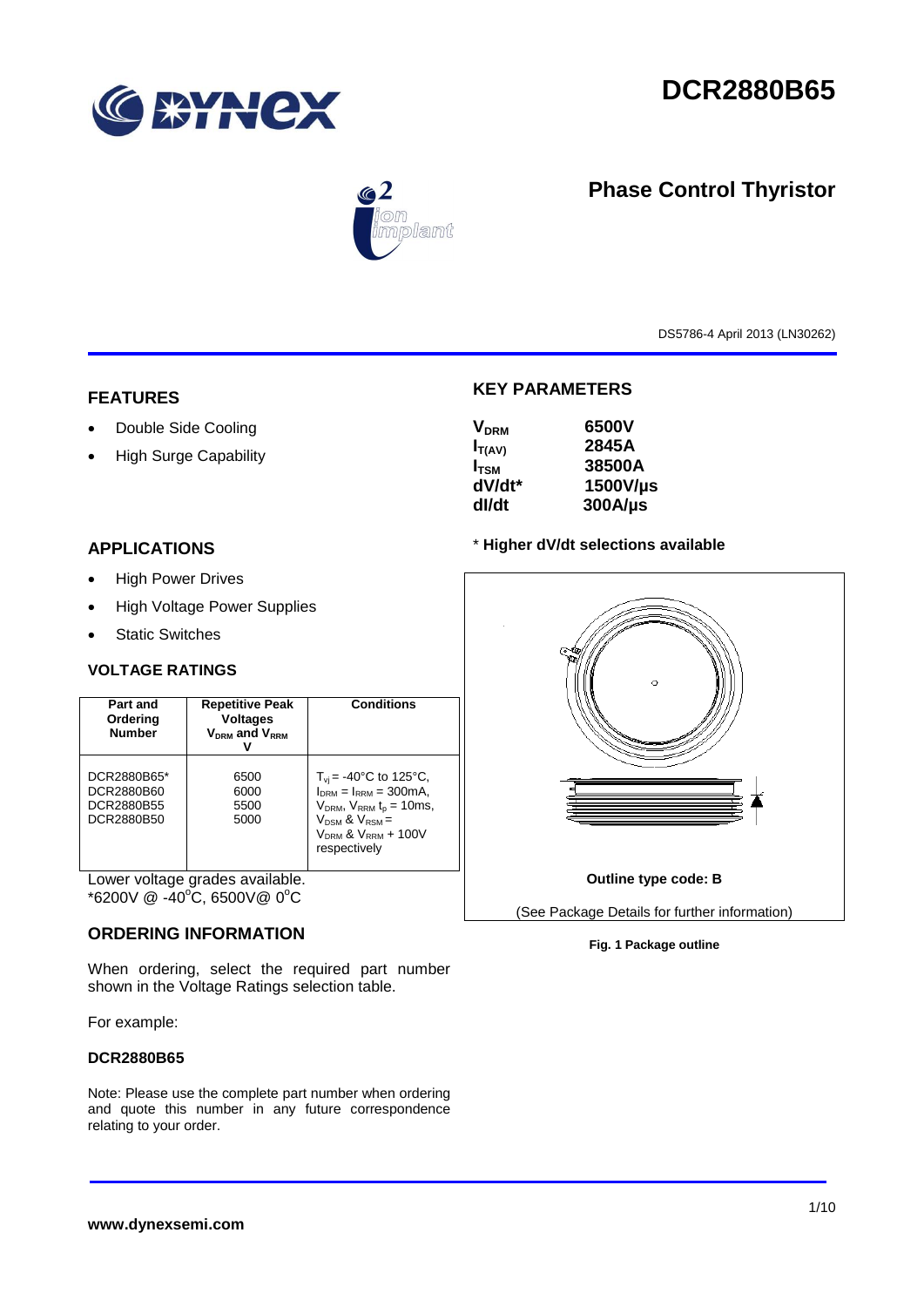



# **CURRENT RATINGS**

**Tcase = 60°C unless stated otherwise**

| Symbol                    | <b>Parameter</b>                     | <b>Test Conditions</b>   | Max. | <b>Units</b> |  |  |
|---------------------------|--------------------------------------|--------------------------|------|--------------|--|--|
| <b>Double Side Cooled</b> |                                      |                          |      |              |  |  |
| $I_T(AV)$                 | Mean on-state current                | Half wave resistive load | 2845 | A            |  |  |
| I <sub>T(RMS)</sub>       | <b>RMS</b> value                     | $\overline{\phantom{0}}$ | 4469 | A            |  |  |
| $I_T$                     | Continuous (direct) on-state current | $\overline{\phantom{0}}$ | 4130 | Α            |  |  |

# **SURGE RATINGS**

| Symbol       | <b>Parameter</b>                        | <b>Test Conditions</b>                            | Max.  | Units             |
|--------------|-----------------------------------------|---------------------------------------------------|-------|-------------------|
| <b>I</b> TSM | Surge (non-repetitive) on-state current | 10ms half sine, $T_{\text{case}} = 125^{\circ}$ C | 38.85 | kA                |
| $l^2t$       | $I2t$ for fusing                        | $V_R = 0$                                         | 7.55  | MA <sup>2</sup> s |

# **THERMAL AND MECHANICAL RATINGS**

| Symbol           | <b>Parameter</b>                      | <b>Test Conditions</b>      | Min.        | Max.           | <b>Units</b> |      |
|------------------|---------------------------------------|-----------------------------|-------------|----------------|--------------|------|
| $R_{th(j-c)}$    | Thermal resistance – junction to case | Double side cooled          | DC          |                | 0.007        | °C/W |
|                  |                                       | Single side cooled          | Anode DC    |                | 0.0116       | °C/W |
|                  |                                       |                             | Cathode DC  | $\blacksquare$ | 0.0181       | °C/W |
| $R_{th(c-h)}$    | Thermal resistance – case to heatsink | Clamping force 76.0kN       | Double side | $\blacksquare$ | 0.0014       | °C/W |
|                  |                                       | (with mounting compound)    | Single side | ٠              | 0.0028       | °C/W |
| $T_{\rm vj}$     | Virtual junction temperature          | <b>Blocking VDRM / VRRM</b> |             | ٠              | 125          | °C   |
| $T_{\text{stg}}$ | Storage temperature range             |                             |             | $-55$          | 125          | °C   |
| $F_m$            | Clamping force                        |                             |             | 68.0           | 84.0         | kN   |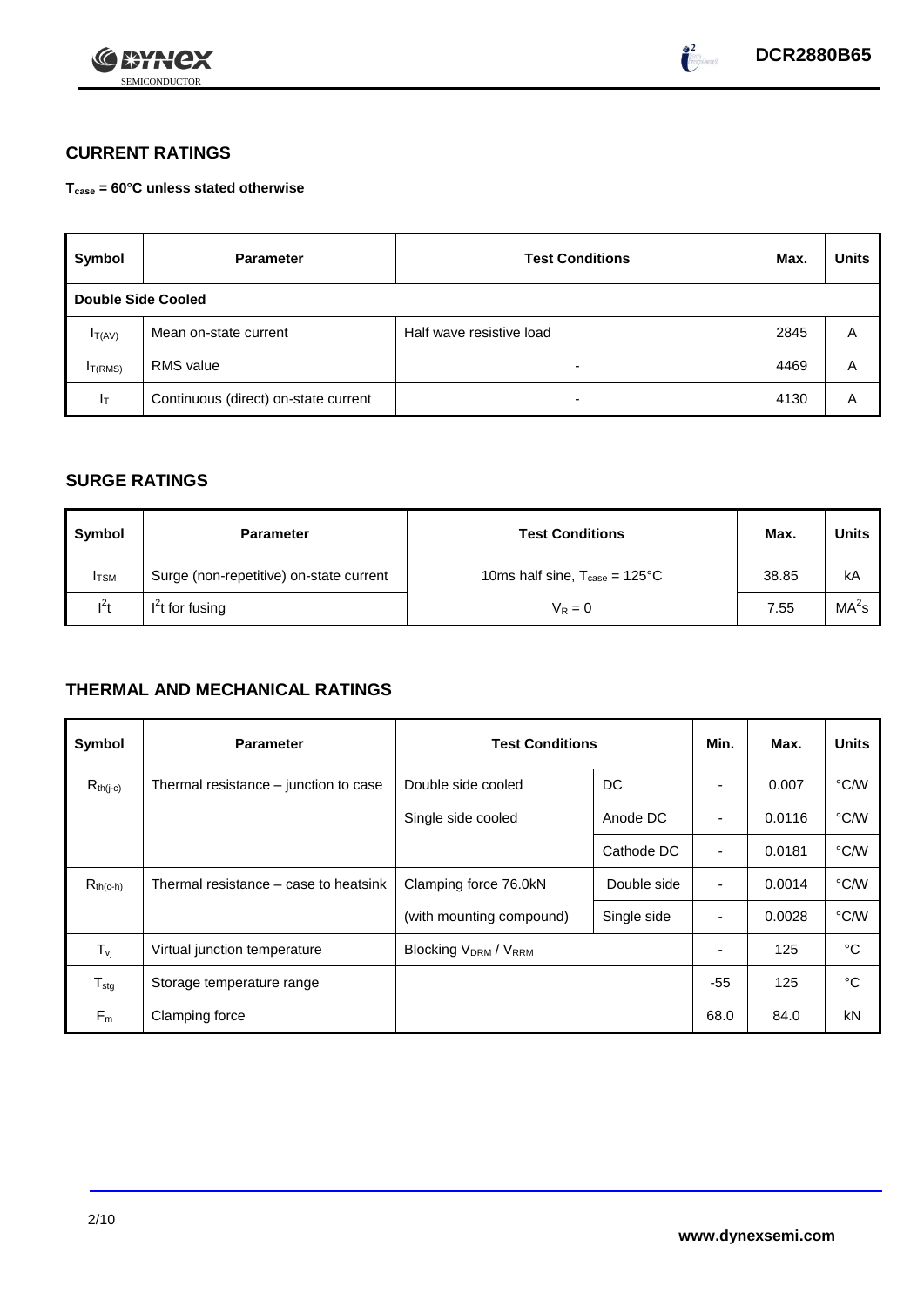



# **DYNAMIC CHARACTERISTICS**

| Symbol            | <b>Parameter</b>                              | <b>Test Conditions</b>                                                  |                 | Min.                     | Max.  | <b>Units</b> |
|-------------------|-----------------------------------------------|-------------------------------------------------------------------------|-----------------|--------------------------|-------|--------------|
| <b>IRRM</b> /IDRM | Peak reverse and off-state current            | At $V_{RRM}/V_{DRM}$ , $T_{case} = 125^{\circ}C$                        |                 | $\overline{\phantom{a}}$ | 300   | mA           |
| dV/dt             | Max. linear rate of rise of off-state voltage | To 67% $V_{DRM}$ , T <sub>i</sub> = 125°C, gate open                    |                 | $\overline{\phantom{a}}$ | 1500  | $V/\mu s$    |
| dl/dt             | Rate of rise of on-state current              | From 67% $V_{DRM}$ to 2x $I_{T(AV)}$                                    | Repetitive 50Hz | $\overline{\phantom{a}}$ | 150   | $A/\mu s$    |
|                   |                                               | Gate source 30V, 10 $\Omega$ ,                                          | Non-repetitive  |                          | 300   | $A/\mu s$    |
|                   |                                               | $t_r$ < 0.5µs, T <sub>i</sub> = 125°C                                   |                 |                          |       |              |
| $V_{T(TO)}$       | Threshold voltage - Low level                 | 500 to 2400A at $T_{\text{case}} = 125^{\circ}$ C                       |                 | ٠                        | 0.94  | V            |
|                   | Threshold voltage - High level                | 2400 to 7200A at $T_{\text{case}} = 125^{\circ}$ C                      |                 | ٠                        | 1.13  | V            |
| $r_{\text{T}}$    | On-state slope resistance – Low level         | 500A to 2400A at $T_{\text{case}} = 125^{\circ}$ C                      |                 | $\overline{\phantom{0}}$ | 0.343 | $m\Omega$    |
|                   | On-state slope resistance - High level        | 2400A to 7200A at $T_{\text{case}} = 125^{\circ}$ C                     |                 | $\overline{\phantom{a}}$ | 0.264 | $m\Omega$    |
| $t_{\text{gd}}$   | Delay time                                    | $V_D = 67\%$ V <sub>DRM</sub> , gate source 30V, 10 $\Omega$            |                 | -                        | 3     | μs           |
|                   |                                               | $t_r = 0.5 \mu s$ , $T_i = 25$ °C                                       |                 |                          |       |              |
| $t_{\alpha}$      | Turn-off time                                 | $T_i$ = 125°C, $V_R$ = 200V, dl/dt = 1A/µs,                             |                 |                          | 1200  | μs           |
|                   |                                               | $dV_{DR}/dt = 20V/\mu s$ linear                                         |                 |                          |       |              |
| $Q_{\rm S}$       | Stored charge                                 | $I_T = 2000A$ , $T_i = 125^{\circ}C$ , dl/dt – 1A/us,                   |                 | 2800                     | 6400  | μC           |
| IL.               | Latching current                              | $T_i = 25^{\circ}C$ , $V_D = 5V$                                        |                 | $\blacksquare$           | 3     | A            |
| Iн                | Holding current                               | $T_i = 25^{\circ}C$ , $R_{G-K} = \infty$ , $I_{TM} = 500A$ , $I_T = 5A$ |                 | $\overline{\phantom{0}}$ | 300   | mA           |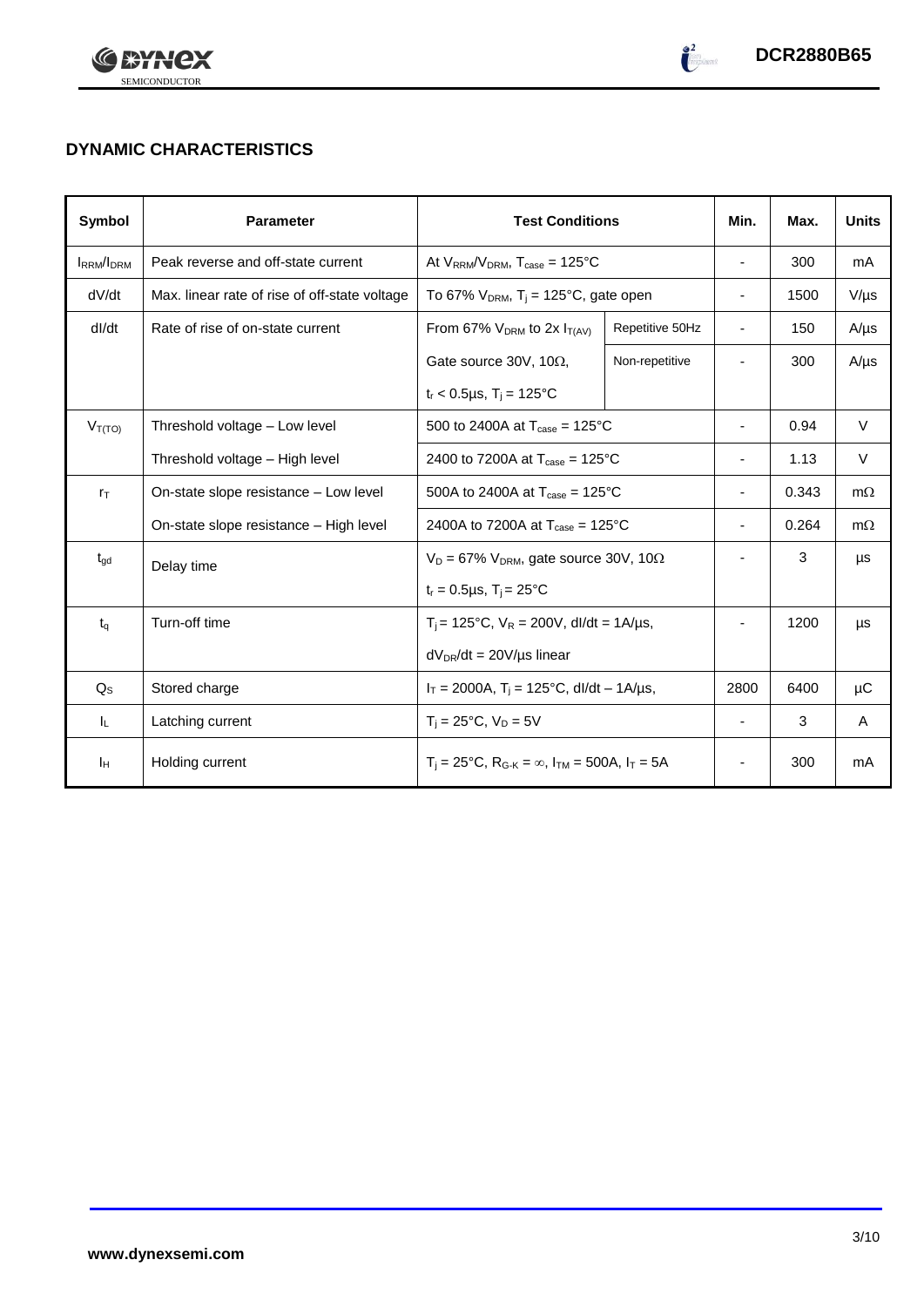



# **GATE TRIGGER CHARACTERISTICS AND RATINGS**

| Symbol          | <b>Parameter</b>         | <b>Test Conditions</b>                       | Max. | <b>Units</b> |
|-----------------|--------------------------|----------------------------------------------|------|--------------|
| V <sub>GT</sub> | Gate trigger voltage     | $V_{DRM}$ = 5V, $T_{case}$ = 25°C            | 1.5  | V            |
| $V_{GD}$        | Gate non-trigger voltage | At 50% $V_{DRM}$ , $T_{case} = 125^{\circ}C$ | 0.4  | V            |
| Iст             | Gate trigger current     | $V_{DRM}$ = 5V, $T_{case}$ = 25°C            | 400  | mA           |
| lgp             | Gate non-trigger current | At 50% $V_{DRM}$ , $T_{case} = 125^{\circ}C$ | 10   | mA           |

# **CURVES**



## **Fig.2 Maximum & minimum on-state characteristics**

# **V<sub>TM</sub> EQUATION**

 $V_{TM} = A + BIn (I_T) + C.I_T + D.\sqrt{I_T}$ 

|  | Where $A = 0.914146$ |                                                                         |  |
|--|----------------------|-------------------------------------------------------------------------|--|
|  | $B = -0.03808$       |                                                                         |  |
|  | $C = 0.00016$        |                                                                         |  |
|  | $D = 0.015311$       |                                                                         |  |
|  |                      | these values are valid for $T_i = 125^{\circ}C$ for $I_T$ 500A to 7200A |  |
|  |                      |                                                                         |  |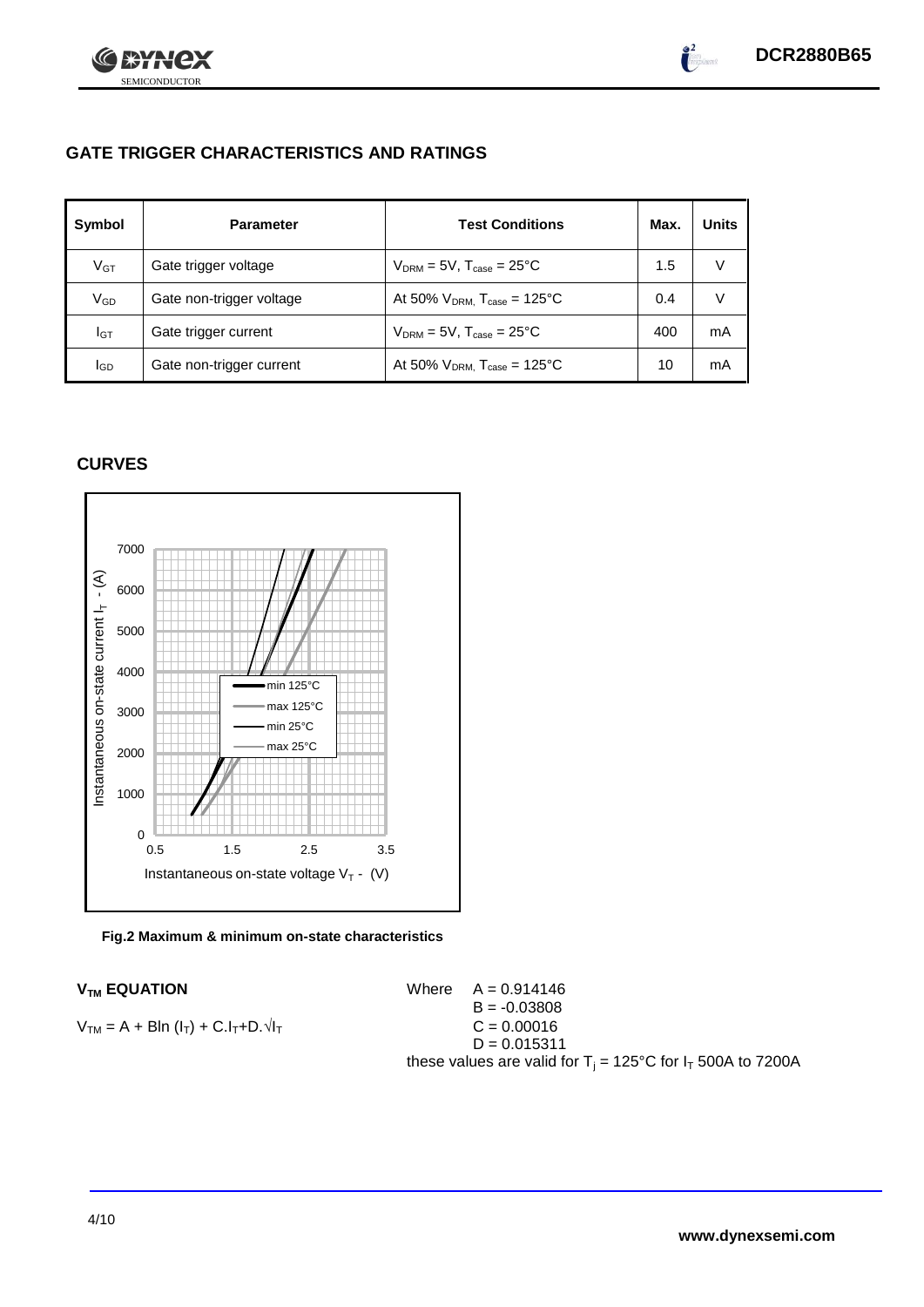



**Fig.5 Maximum permissible heatsink temperature, double side cooled – sine wave**



**DCR2880B65**

 $\frac{2}{1}$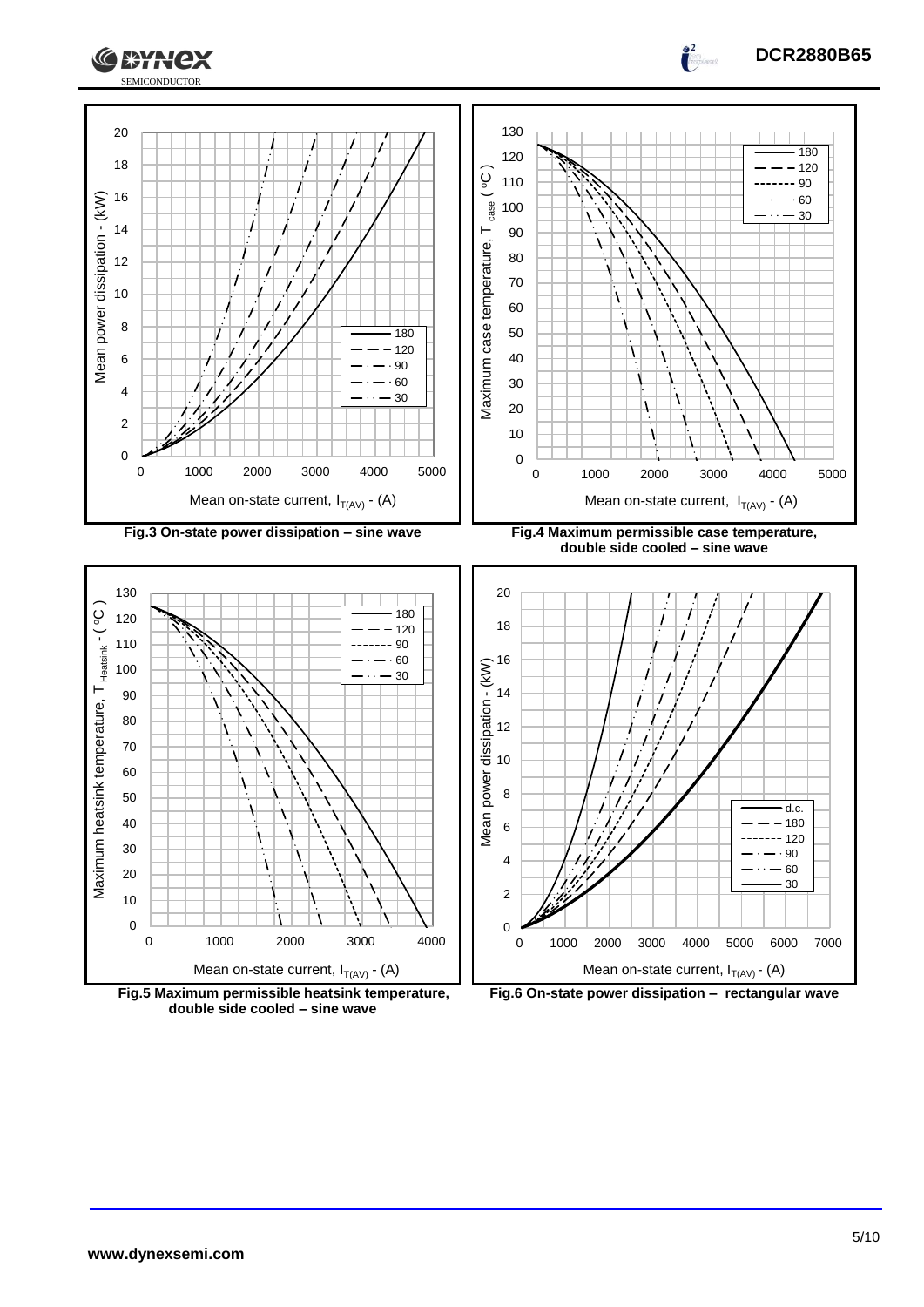



**Fig.7 Maximum permissible case temperature, double side cooled – rectangular wave**



**Fig.8 Maximum permissible heatsink temperature, double side cooled – rectangular wave**

| Double side cooled  | $R_i$ (°C/kW) | 0.502     | 1.333     | 2.9559    | 2.2335 |
|---------------------|---------------|-----------|-----------|-----------|--------|
|                     | $T_i$ (s)     | 0.0137081 | 0.0548877 | 0.3311925 | 1.6905 |
| Anode side cooled   | $R_i$ (°C/kW) | 1.3035    | 3.138     | 1.1859    | 5.9136 |
|                     | $T_i$ (s)     | 0.0251065 | 0.2410256 | 1.0806    | 11.002 |
| Cathode side cooled | $R_i$ (°C/kW) | 1.2616    | 2.6216    | 13.3603   | 0.8304 |
|                     | $T_i$ (s)     | 0.0245837 | 0.2005035 | 5.7854    | 16.765 |

 $Z_{\text{th}} = \sum [R_i \times (1 - \exp. (t/t_i))]$  [1]

### $\Delta R_{th(j\text{-}c)}$  Conduction

Tables show the increments of thermal resistance  $R_{th(j-c)}$  when the device operates at conduction angles other than d.c.

|                  | Double side cooling  |       |                  | Anode Side Cooling |                     | Cathode Sided Cooling |       |                            |
|------------------|----------------------|-------|------------------|--------------------|---------------------|-----------------------|-------|----------------------------|
|                  | $\Lambda Z_{th}$ (z) |       |                  |                    | $\wedge Z_{th}$ (z) |                       |       | $\Delta Z_{\text{th}}$ (z) |
| $\theta^{\circ}$ | sine.                | rect. | $\theta^{\circ}$ | sine.              | rect.               | $\theta^{\circ}$      | sine. | rect.                      |
| 180              | 0.70                 | 0.48  | 180              | 0.67               | 0.47                | 180                   | 0.67  | 0.47                       |
| 120              | 0.80                 | 0.68  | 120              | 0.77               | 0.66                | 120                   | 0.77  | 0.66                       |
| 90               | 0.90                 | 0.78  | 90               | 0.87               | 0.75                | 90                    | 0.87  | 0.76                       |
| 60               | 1.00                 | 0.89  | 60               | 0.95               | 0.86                | 60                    | 0.95  | 0.86                       |
| 30               | 1.07                 | 1.01  | 30               | 1.02               | 0.96                | 30                    | 1.02  | 0.96                       |
| 15               | 1.10                 | 1.07  | 15               | 1.05               | 1.02                | 15                    | 1.05  | 1.02                       |

|                  | <b>Cathode Sided Cooling</b> |                           |  |  |  |  |
|------------------|------------------------------|---------------------------|--|--|--|--|
|                  |                              | $\wedge Z_{\text{th}}(z)$ |  |  |  |  |
| $\theta^{\circ}$ | sine.                        | rect.                     |  |  |  |  |
| 180              | 0.67                         | 0.47                      |  |  |  |  |
| 120              | 0.77                         | 0.66                      |  |  |  |  |
| 90               | 0.87                         | 0.76                      |  |  |  |  |
| 60               | 0.95                         | 0.86                      |  |  |  |  |
| 30               | 1.02                         | 0.96                      |  |  |  |  |
| 15               | 1.05                         | 1.02                      |  |  |  |  |
|                  |                              |                           |  |  |  |  |

**DCR2880B65**

**Fig.9 Maximum (limit) transient thermal impedance – junction to case (°C/kW)**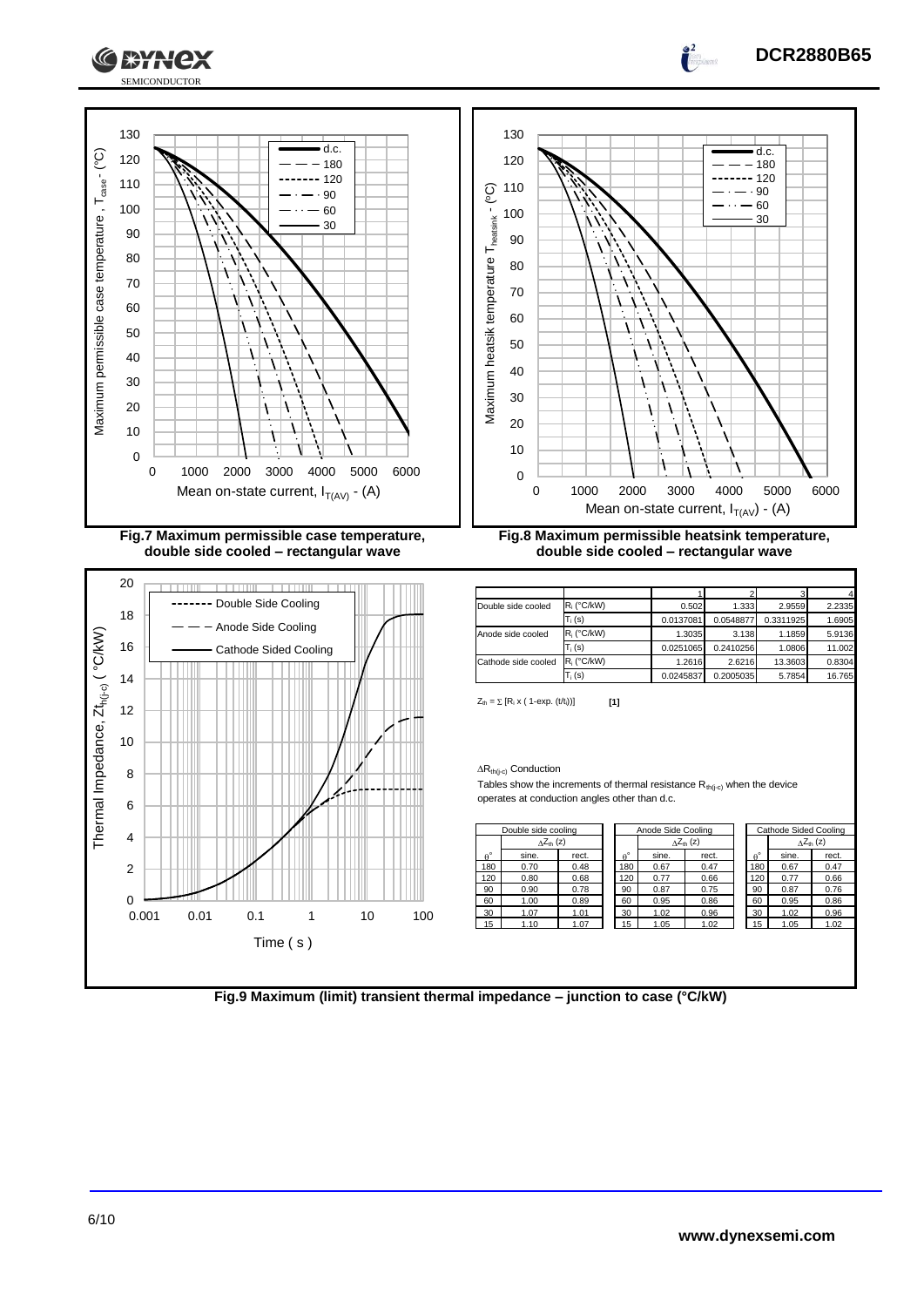



**Fig.10 Reverse recovery charge Fig.11 Reverse recovery current**

Rate of decay of on-state current, di/dt - (A/us)

Rate of decay of on-state current, di/dt - (A/us)

**DCR2880B65**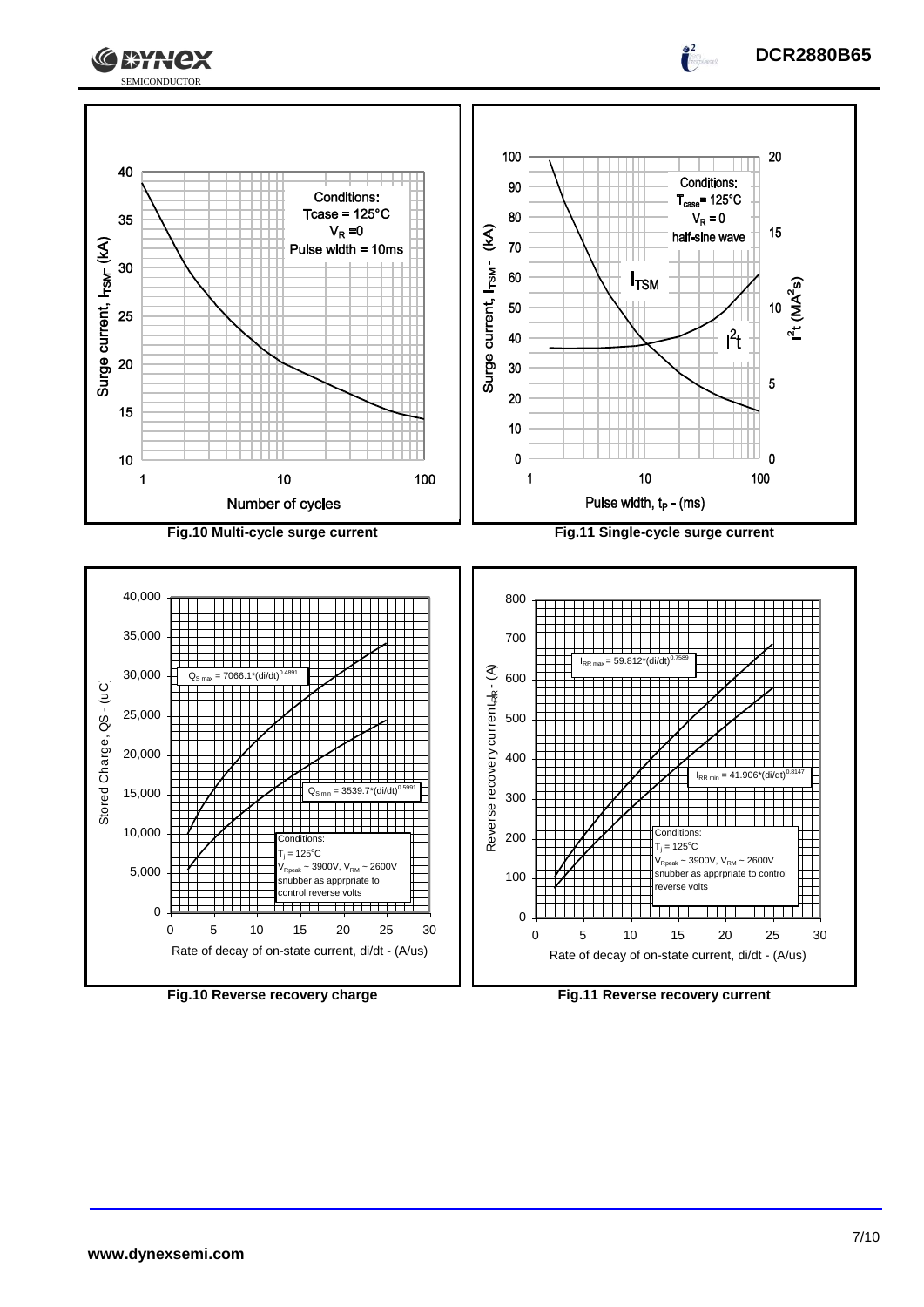

**Fig12 Gate Characteristics**



**Fig. 13 Gate characteristics**

**DCR2880B65**

 $\int_{0}^{2}$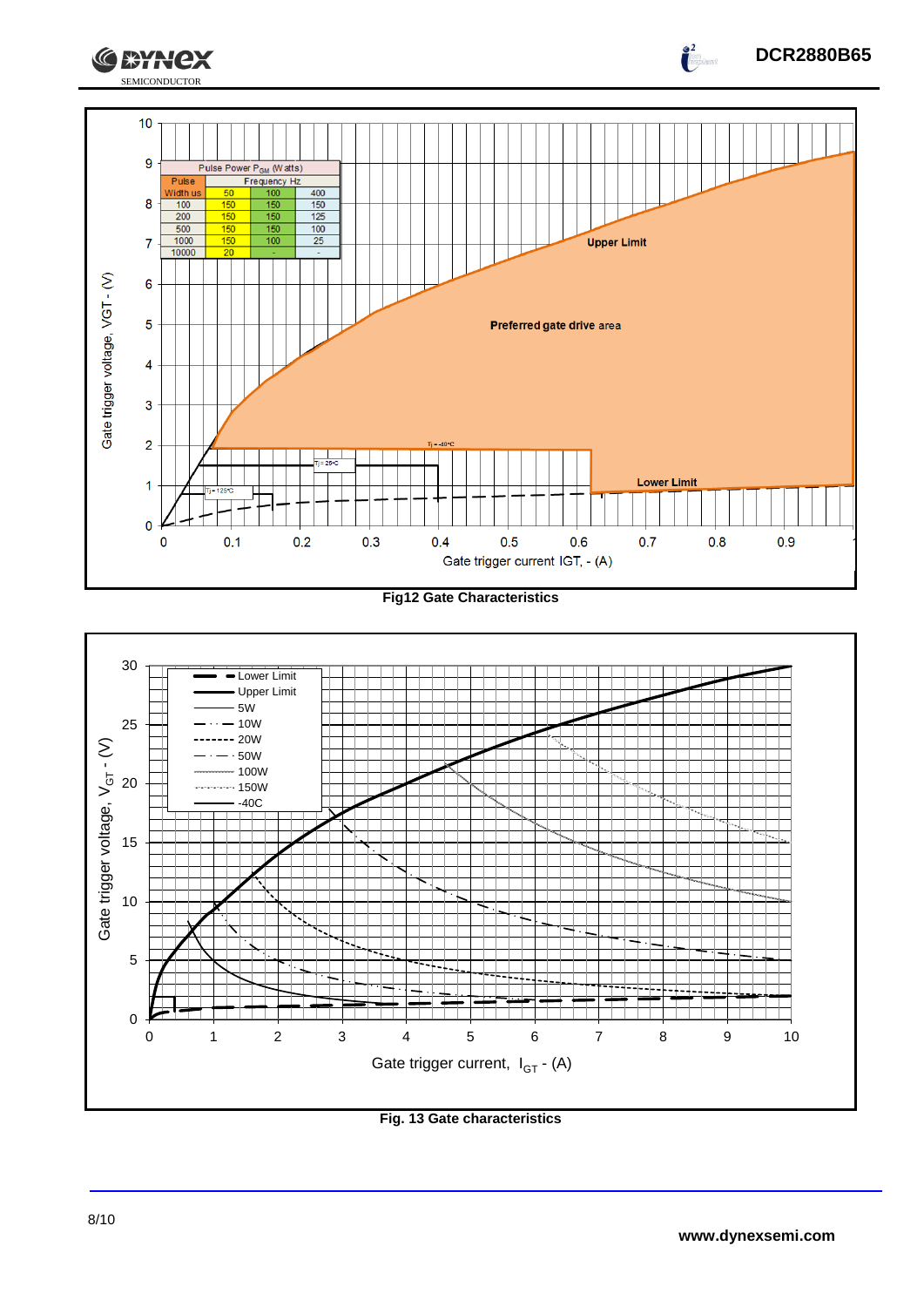

 $\int_{0}^{2}$ 

# **PACKAGE DETAILS**

For further package information, please contact Customer Services. All dimensions in mm, unless stated otherwise. DO NOT SCALE.

| 3rd ANGLE PROJECTION<br>DO NOT SCALE<br>IF IN DOUBT ASK<br>$-\bigoplus -\bigoplus -$                                            | Maximum<br><b>Thickness</b> | Minimum<br>Thickness |  |  |  |  |  |
|---------------------------------------------------------------------------------------------------------------------------------|-----------------------------|----------------------|--|--|--|--|--|
| Device                                                                                                                          | (mm)                        | (mm)                 |  |  |  |  |  |
| HOLE Ø3.60 X 2.00<br>DCR5050B22<br>DEEP (IN BOTH                                                                                | 34.565                      | 34.115               |  |  |  |  |  |
| ELECTRODES)<br><b>DCR4590B28</b>                                                                                                | 34.64                       | 34.19                |  |  |  |  |  |
| DCR3790B42                                                                                                                      | 34.87                       | 34.42                |  |  |  |  |  |
| DCR3480B52<br>20° OFFSET (NOM.)                                                                                                 | 34.99                       | 34.54                |  |  |  |  |  |
| TO GATE TUBE<br><b>DCR2880B65</b>                                                                                               | 35.25                       | 34.8                 |  |  |  |  |  |
| ভ<br><b>DCR2400B85</b>                                                                                                          | 35.61                       | 35.16                |  |  |  |  |  |
| Ø120.0 MAX.<br>Ø84.6 NOM.<br>CATHODE<br>$\frac{6}{10}$<br>GATE<br>Ø84.6 NOM.<br>ANODE<br>FOR PACKAGE HEIGHT SEE<br><b>TABLE</b> |                             |                      |  |  |  |  |  |
| Clamping force: 76kN ±10%<br>Lead length: 420mm<br>Lead terminal connector: M4 ring                                             |                             |                      |  |  |  |  |  |
| Package outline type code: B                                                                                                    |                             |                      |  |  |  |  |  |

**Fig.14 Package outline**